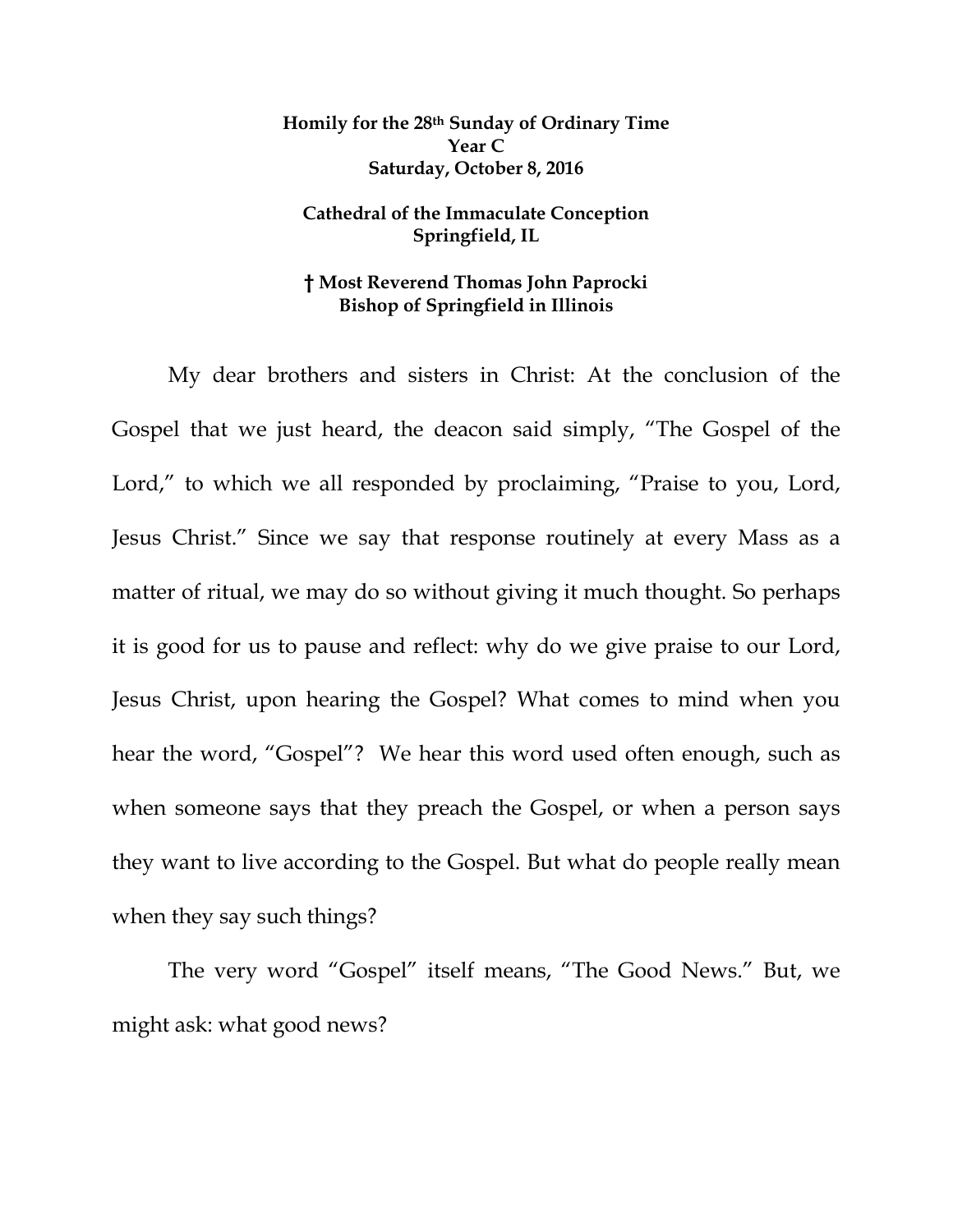Gospel has come to be a code for "doing the right thing" or "living a morally good life."

St. Paul from our first reading sums up very succinctly what the Gospel truly means. Listen to what he says: Beloved, Gospel does not mean primarily something ethical, something about "doing the right thing." Knowledge of what is the right thing to do follows from the meaning, but that isn't the primary meaning.

It is, very simply, a declaration about a very particular person, born into a Jewish family in the 1st century, named Jesus. This man bears a remarkable title: in Greek, *Christos*. This word means the "anointed one" or "the savior." So for St. Paul, one of the earliest preachers, this Jesus as the anointed one is the focus of what he means by "The Good News." The Good News is about Him, this person named Jesus. It is a claim, it is a declaration about Him. What is the claim? That He has been raised from the dead, and that His resurrection holds out the promise of eternal life for those who follow His way.

That is the Good News.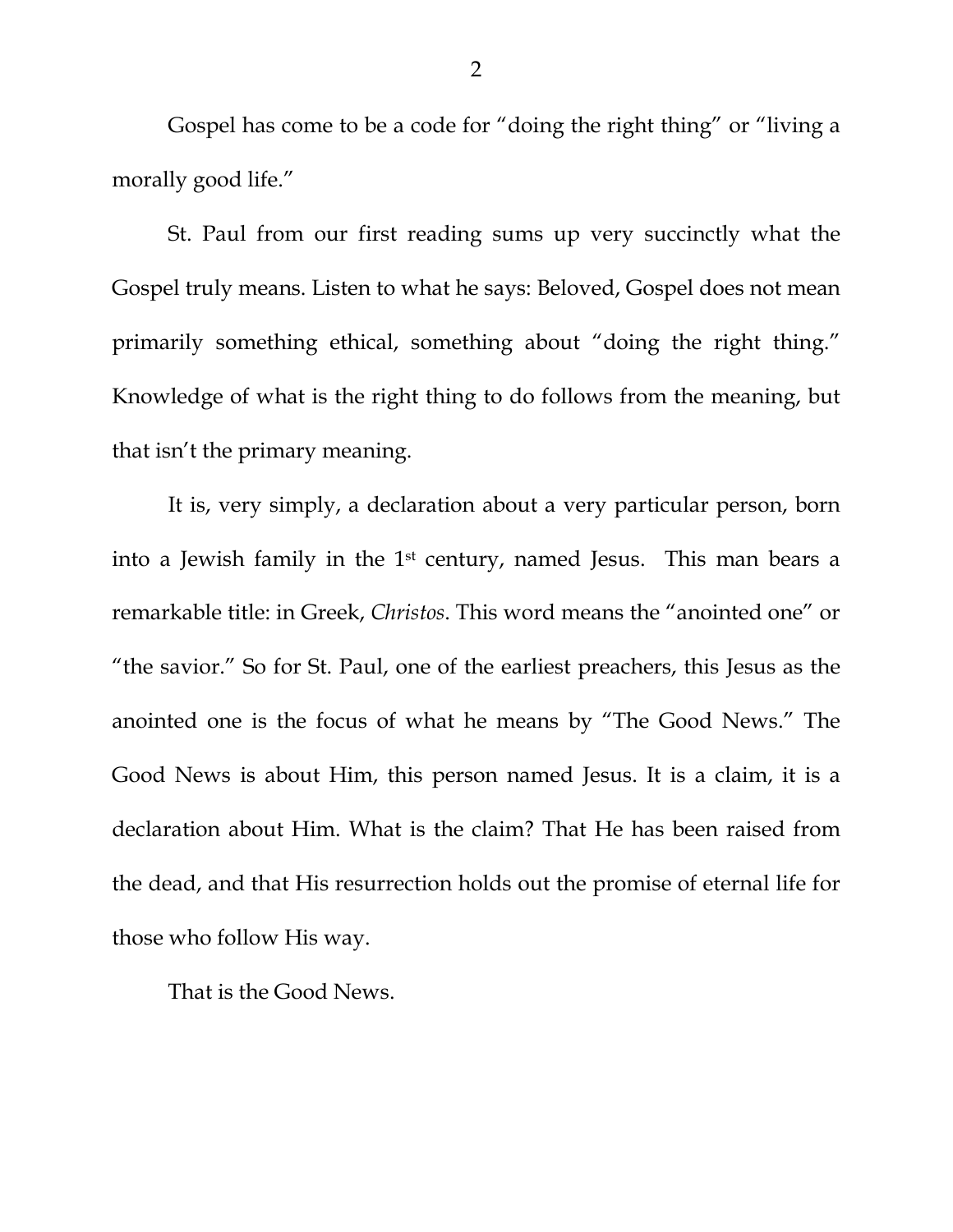Everything about Christianity revolves around and comes back to that claim. Our understanding of ourselves, our world, and about God Himself comes from that claim.

So then, what is the first implication of this claim? It is that God's love is more powerful that anything that is in the world. St. Paul wrote in his letter to the Romans that nothing could ever separate us from the love of god. But how could Paul know that?

Saint Paul knew that because he was convinced that God has conquered the powers of darkness, even the power of death itself, through the resurrection of Christ from the dead. God's love is more powerful than anything that is in the world, more powerful than sickness, more powerful than evil, even more powerful than death. That is the Good News!

So what is the second implication of the Good News? It is contained in the word, *Christos*, meaning the anointed one. Kings in the Old Testament were anointed, therefore, Christ is a king. Because Christ has been raised from the dead, He has become the rightful King of the world.

We read in the New Testament that Christ is Lord. That's a common term that St. Paul uses in reference to Jesus. Jesus is the one to whom we owe our final allegiance as Lord.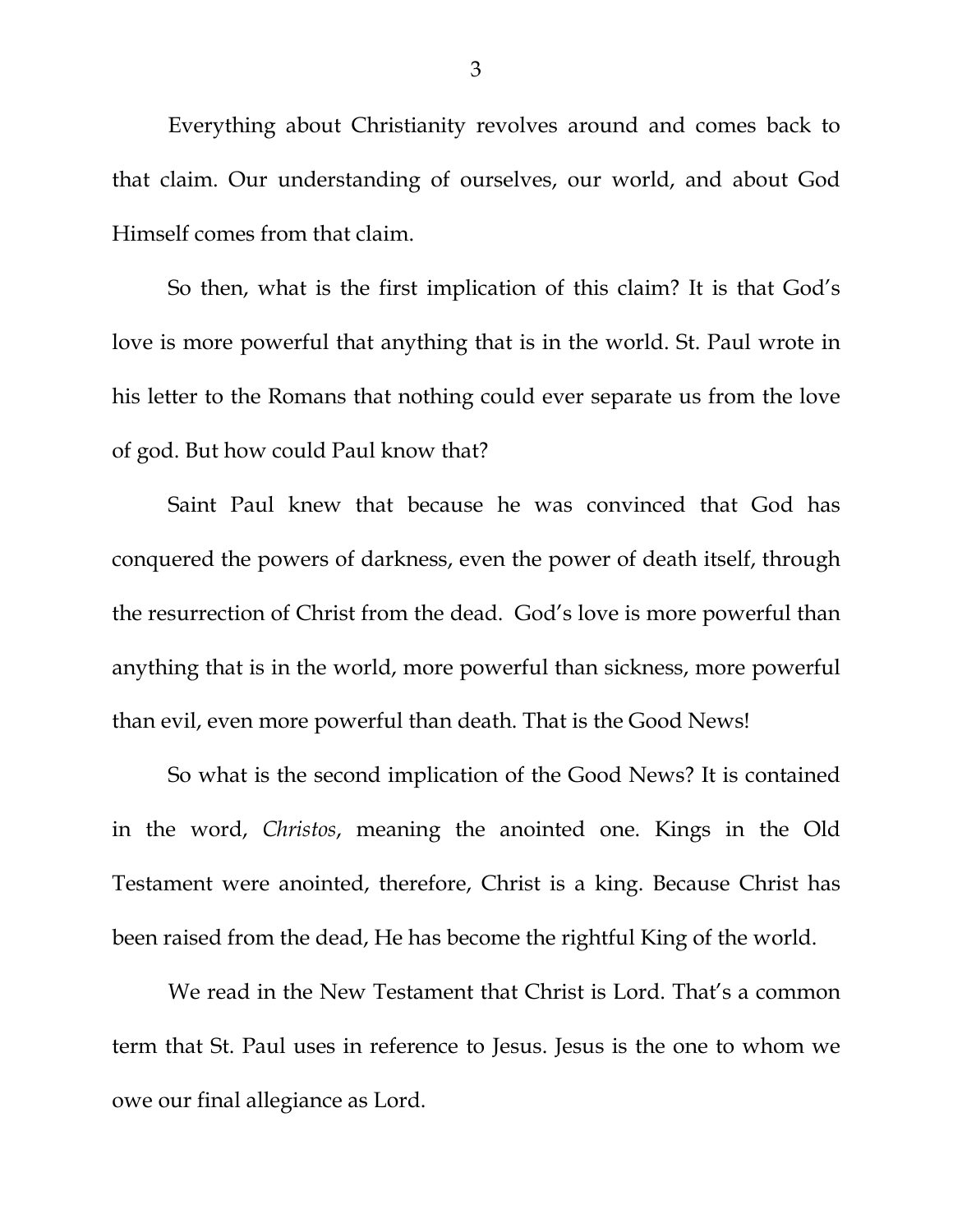Why?

Because he has been raised from the dead! He has been given this authority by his Father. It is now Jesus to whom we owe our final allegiance.

We have a loyalty to Christ above anyone else.

Listen to what St. Paul also writes: "Such is the Gospel, for which I am suffering, even to the point of chains, like a criminal."

St. Paul wrote this letter from prison. He was thrown into prison because he was declaring that his loyalty was to Christ above all others. St. Paul 's loyalty to Christ above all others led to his imprisonment and death.

What about us?

If we proclaim Christ as Lord, then that stands as a challenge to all else that would seek our final allegiance.

How thoroughly do we stand in opposition to the powers of the world?

To say that Jesus is Lord is to say that he must dominate every aspect of our lives. The Latin word for "Lord" is "*Dominus*." The word "dominate" comes from "*Dominus*." In other words, what dominates our lives is whatever or whoever has lordship over us. So we should examine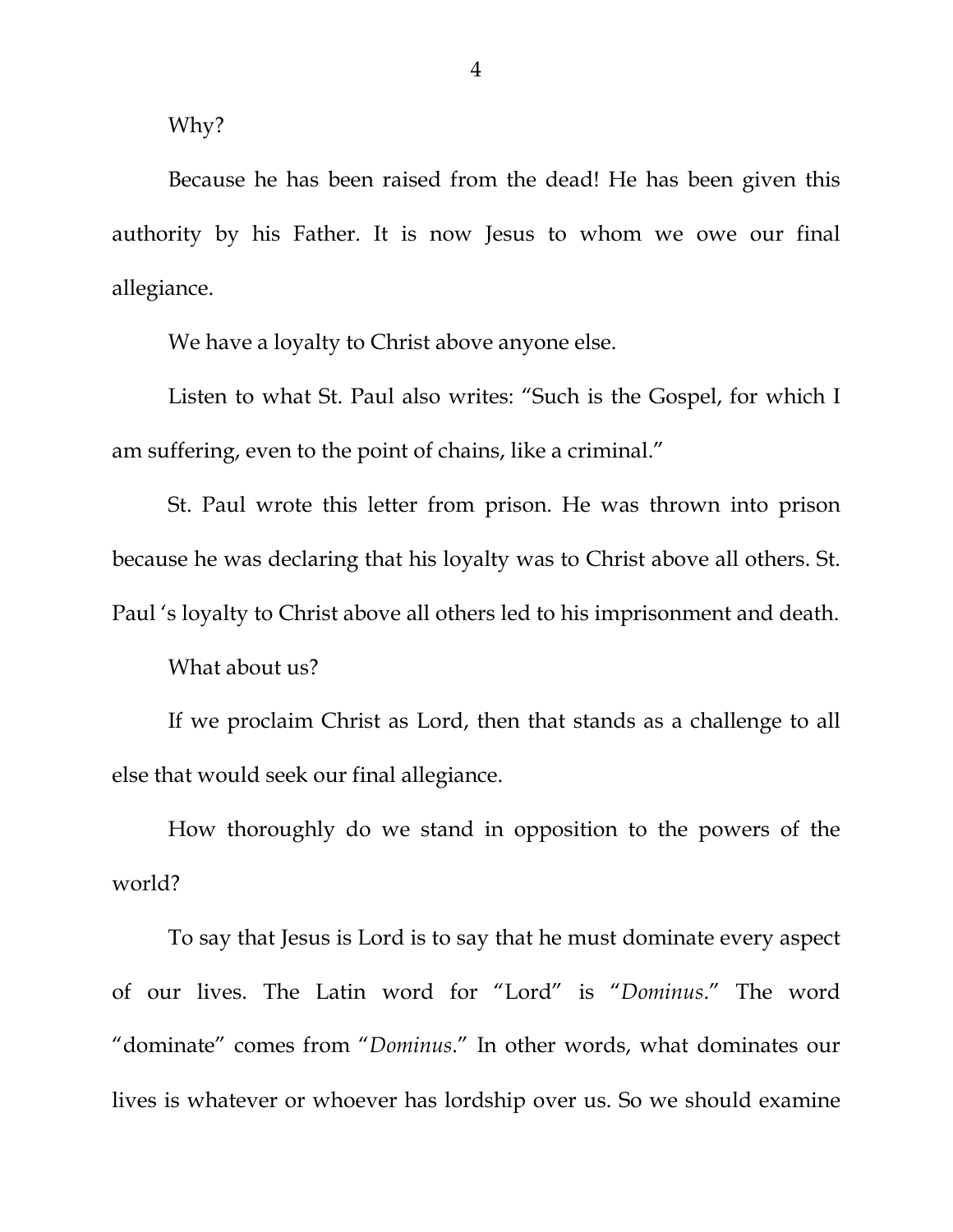our consciences and ask: does Jesus have lordship over every aspect of our lives? If we say that we pay attention to him when we worship on Sundays, then that's not enough. It is not enough to say that he is the most important religious figure in my life.

Jesus as Lord means he was raised from the dead and therefore he must dominate our lives. He has a complete claim on our lives.

Now, here is the final implication of the Gospel. St. Paul tells us that "if we persevere, we shall also reign with him." Jesus is Lord, but those who accept his Lordship also participate in his governance of the world. We co-rule, so to speak, with Jesus in the great work of transforming the world. Our participation in that transformation of the world takes place through the corporal and spiritual works of mercy.

Ultimately, we transform the world by proclaiming Christ as Lord to the world through all that we do, and we trust that Christ will transform us in return. This is a great gift for which we owe a debt of thanks to our Lord.

We come to church in need of healing. We are suffering in many ways—physically, emotionally, mentally, spiritually—and we long to experience the merciful, healing embrace of Jesus, who restores our broken